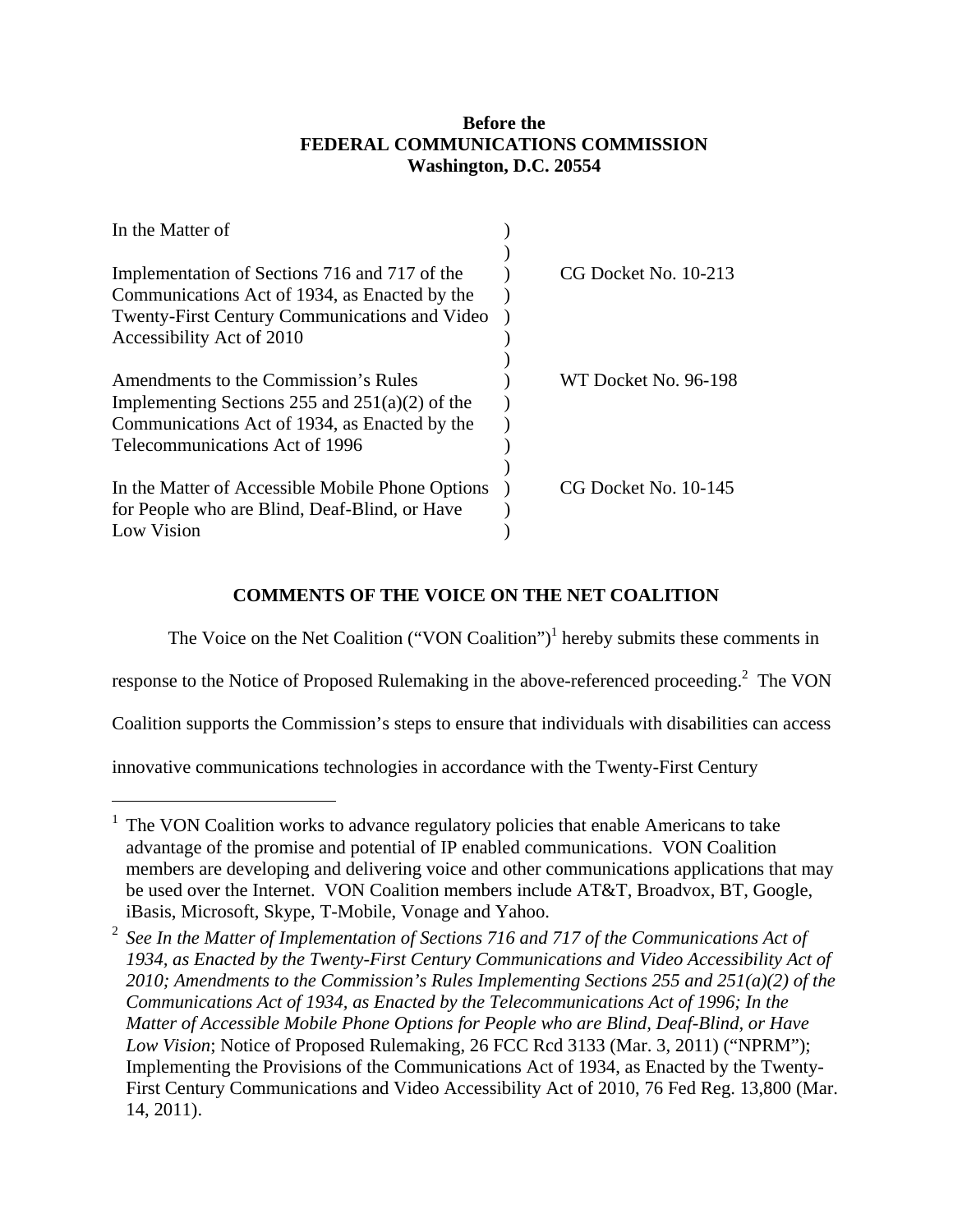Communications and Video Accessibility Act of 2010 ("CVAA"). It submits the following proposals for achieving that goal while encouraging the continued development of Internet Protocol ("IP")-enabled communications.

#### **BACKGROUND**

VON Coalition members have been leaders in making communications accessible to consumers with disabilities. As early as 1999, the VON Coalition announced the industry's voluntary commitment to making emerging voice over Internet protocol ("VoIP") products and services user-friendly for consumers with disabilities. Since then, the IP communications industry has not only adhered to accessibility standards and guidelines developed by the Commission and other entities, it also has worked diligently to incorporate TeleTypewriter/Telecommunications Device for the Deaf ("TTY/TDD") and other features such as instant messaging ("IM") into IP-enabled communications technologies. The integration of voice, video, and data into single platforms provides all consumers – especially those with disabilities – more freedom to choose how to communicate with each other.<sup>3</sup>

The VON Coalition reaffirmed its support for increasing access to IP-based communications by the community of individuals with disabilities in its response to the Commission's October 21, 2010 Public Notice regarding the CVAA. $4$  The CVAA was enacted to ensure that individuals with disabilities can access new communications technologies. The

<sup>3</sup> For more information about the role of IP communications in increasing accessibility to communications and choice for consumers with disabilities*, see In the Matter of Advanced Communications Provisions of the Twenty-First Century Communications and Video Accessibility Act of 2010*, Comments of the Voice on the Net Coalition, CG Docket No. 10- 213, 2-7 (Nov. 22, 2010), incorporated herein by reference.

<sup>4</sup> *See* Consumer & Government Affairs Bureau and Wireless Telecommunications Bureau Seek Comment on Advanced Communication Provisions of the Twenty-First Century Communications and Video Accessibility Act of 2010, 25 FCC Rcd 14589 (Oct. 21, 2010).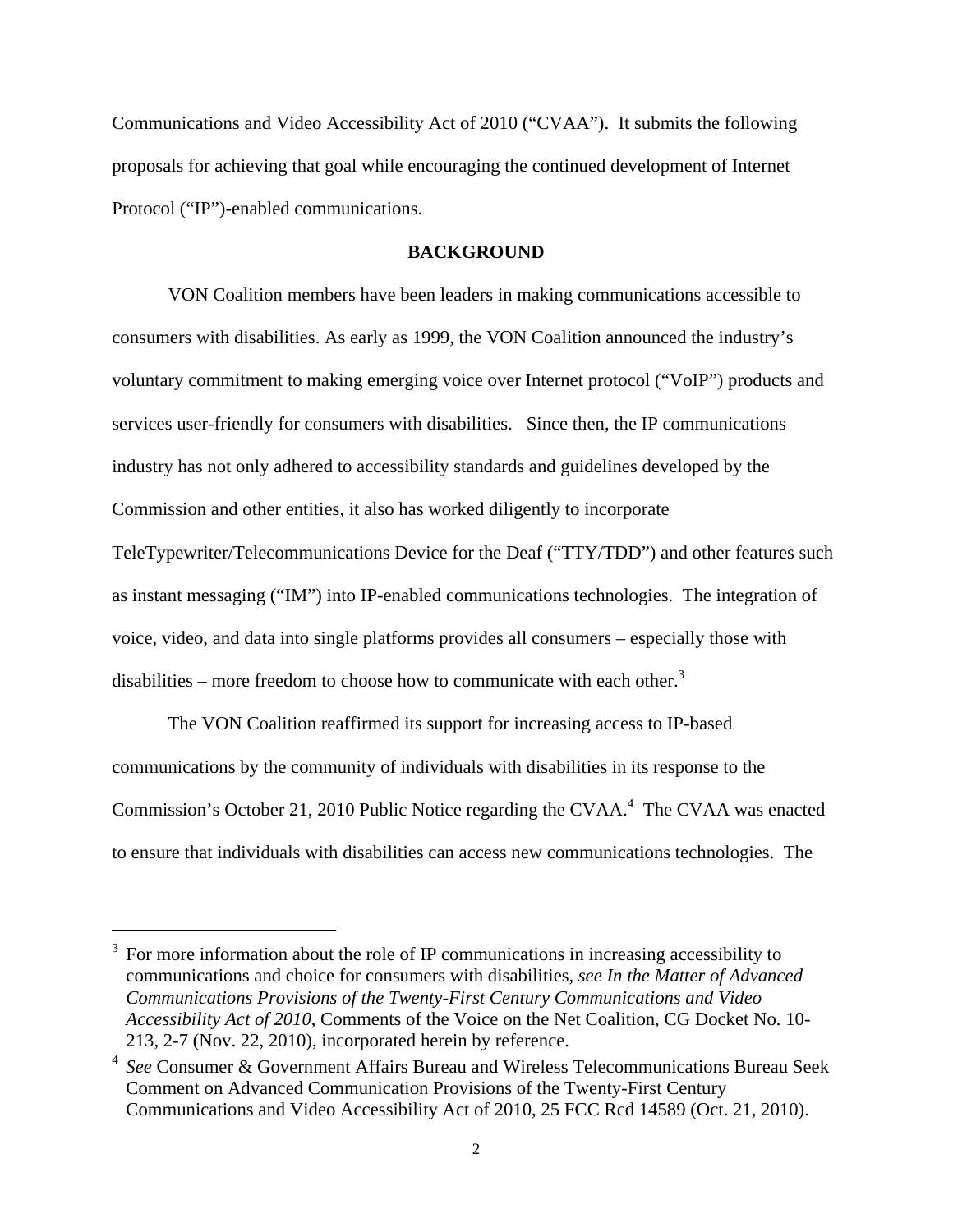CVAA adds Sections 716, 717, and 718 to the Communications Act of 1934, and directs the Commission to create implementing regulations consistent with the text and goals of the CVAA.<sup>5</sup>

Among the many issues raised in the *NPRM*, the Commission seeks comment on (1) electing not to exclude products and services with purely incidental advanced communications features from the scope of the regulation,  $(2)$  whether "between individuals" restricts the scope of electronic messaging products and services covered by the regulation,<sup>7</sup> (3) the meaning and scope of "*interoperable* video conferencing,"<sup>8</sup> (4) what the test should be for granting waivers from the requirements and whether there should be certain limitations on those waivers,  $9<sup>9</sup>(5)$ whether compliance may be achieved by offering a range of accessibility features at varying prices across product lines,  $^{10}$  (6) how to define "compatibility" in the context of assistive technologies, $^{11}$  and (7) how best to clarify various actors' obligations and culpability in an enforcement context.<sup>12</sup>

#### **DISCUSSION**

The IP communications industry constantly strives to increase communications options for consumers and, through technological innovation, has revolutionized the choices available to consumers with disabilities. The VON Coalition supports the Commission's efforts, in accord with the CVAA, to ensure that individuals with disabilities have access to these options. To achieve this goal, while also ensuring that the industry has sufficient freedom to continue to

- $^{9}$  *Id.* at  $\P\P$  54-60.
- <sup>10</sup> *Id.* at ¶¶ 74-76.
- <sup>11</sup> *Id.* at ¶¶ 88-90.

<sup>&</sup>lt;sup>5</sup> Twenty-First Century Communications and Video Accessibility Act of 2010, Pub. L. No. 111-260, 124 Stat. 2751.

<sup>6</sup> *NPRM* at ¶¶ 28-32.

 $^7$  *Id.* at  $\P\P$  33-34.

 $^8$  *Id.* at  $\P\P$  41-46.

<sup>12</sup> *Id.* at ¶¶ 116, 134-35.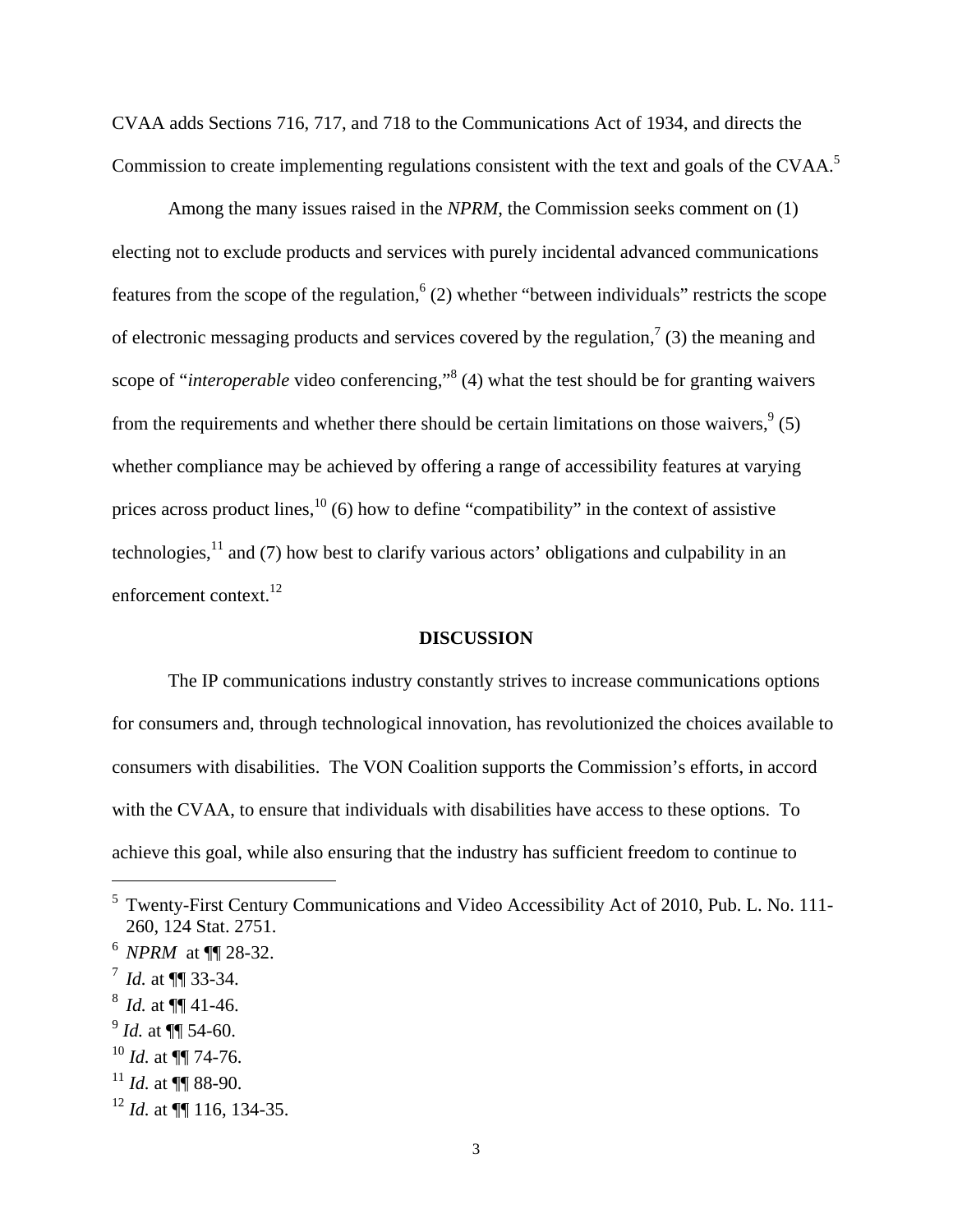develop technologies useful to consumers with disabilities and remaining faithful to Congress's mandates in the CVAA, the Commission should adopt narrow definitions of critical terms, grant waivers to services that are not designed primarily for advanced communications, consider accessibility standards across product lines, and outline clear, reasonable compliance obligations.

# **I. Definitions of "Advanced Communications Services," "Electronic Messaging Between Individuals," and "Interoperable Video Conferencing" Should Be Narrowly Construed**

Adopting appropriately tailored definitions of terms gives achieves the Congressional intent behind the CVAA while maintaining an important degree of regulatory flexibility necessary to preserve and foster competition and innovation. The Commission should not adopt definitions that sweep too broadly to include offerings with purely incidental advanced communication service ("ACS") components. Even though "the statutory definition of noninterconnected VoIP does not exclude offerings with a purely incidental VoIP component",<sup>13</sup> regulating every product or service that incidentally includes ACS would discourage manufacturers and providers from experimenting with such capabilities in technologies that are designed for purposes other than advanced communications. Nor did Congress intend that mere incidental ACS components would trigger the obligations of the CVAA; this is evident in its inclusion of a waiver for such products and services.<sup>14</sup> Even if the Commission declines to limit the definition of "ACS" it should give careful consideration to waiver requests to exclude such products and services from the regulations, as discussed below.

The terms "between individuals" and "interoperable" also should be narrowly construed within the context of the language in the CVAA. The inclusion of "between individuals" after "electronic messaging" and "interoperable" before "video conferencing" limits the scope of the

<sup>13</sup> *See* NPRM, at ¶ 32.

 $14$  47 U.S.C. § 617(h).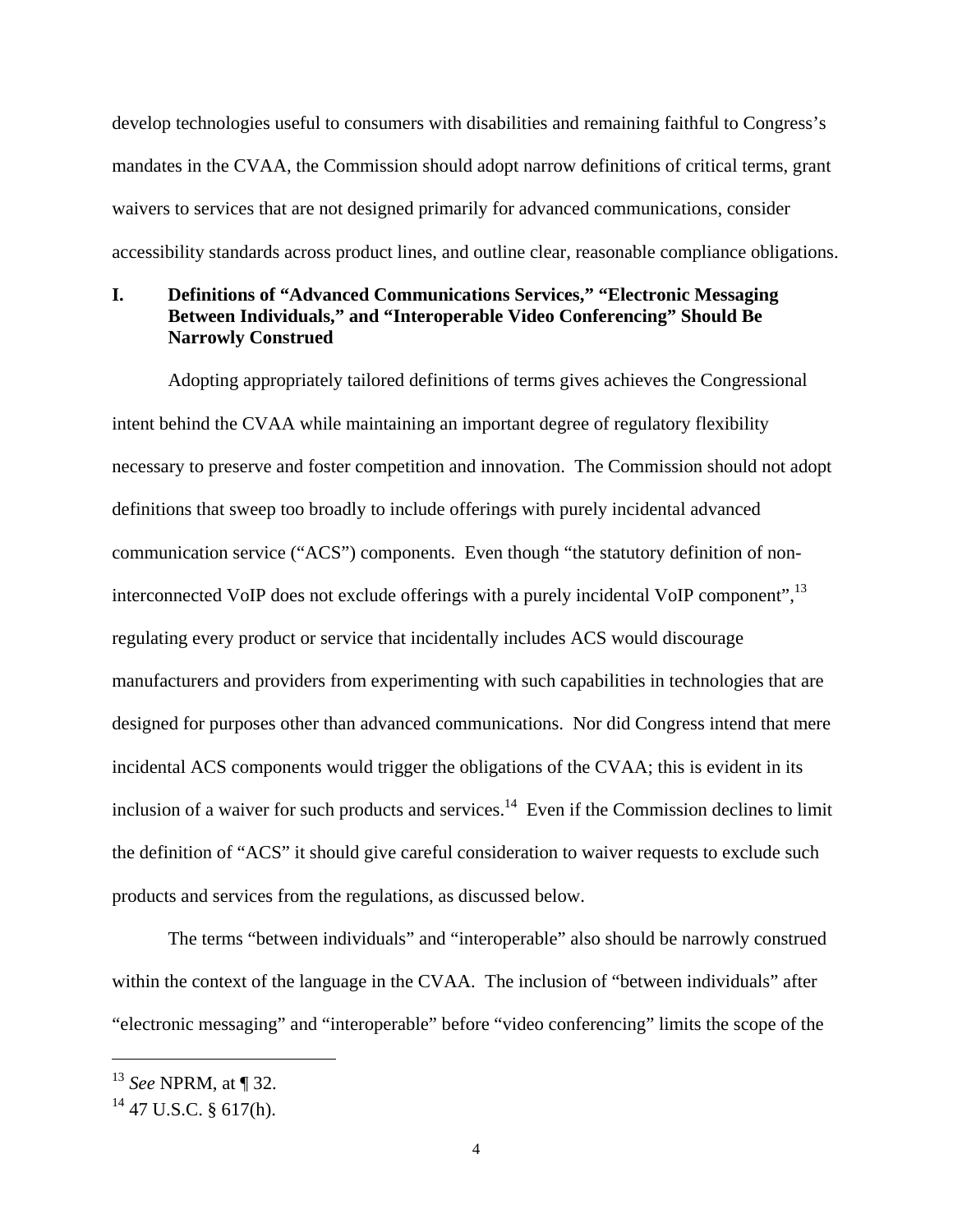services with which they are paired. The phrase "between individuals" in the definition of "electronic messaging service" precludes regulation of machine-to-machine, machine-to-human, and human-to-machine communications. Accessibility requirements should be imposed only on "more traditional, two-way, interactive services such as text messaging, instant messaging, and electronic mail…"15

"Interoperable" limits the scope of video conferencing services covered by the CVAA and should be defined, as it is commonly understood to mean, as a system that is able to work with or use the equipment of another system.<sup>16</sup> Arguments that "interoperable" does not modify video conferencing, so that all video conferencing services are covered, or that it requires that video conferencing services be made interoperable are incorrect. First, the goal of the Act is to ensure individuals with disabilities can access ACS, not to achieve interoperability. Second, interpreting "interoperable video conferencing" to include all video conference services renders the inclusion of "interoperable" meaningless. Although Congress did not change the definition of "interoperable video conferencing service" from that of "video conferencing service" in the

1

<sup>&</sup>lt;sup>15</sup> H.R. Rep. No. 111-563, at 23 (2010).

<sup>16</sup> *See* Merriam-Webster Dictionary, *available at* http://www.merriamwebster.com/dictionary/interoperability. Such an interpretation of "interoperable" is consistent with the Commission's definition in other proceedings. *See* 47 C.F.R. § 90.7 (defining "interoperable" in the public safety wireless context as "An essential communication link within…systems which permits two units from two or more different entities to interact with one another and to exchange information according to a prescribed method in order to achieve predictable results."); *Telecommunication Relay Services for Individuals with Hearing and Speech Disabilities*, CG Docket No. 03-123, Declaratory Ruling and Further Notice of Proposed Rulemaking, 21 FCC Rcd 5442 (May 9, 2006) (imposing interoperability obligation such that "All VRS consumers should be able to place a VRS call through any of the VRS providers' service, and all VRS providers should be able to receive calls from, and make calls to, any VRS consumer."); 47 C.F.R. § 51.325(b) (defining "interoperability" as "the ability of two or more facilities, or networks, to be connected, to exchange information, and to use the information that has been exchanged.").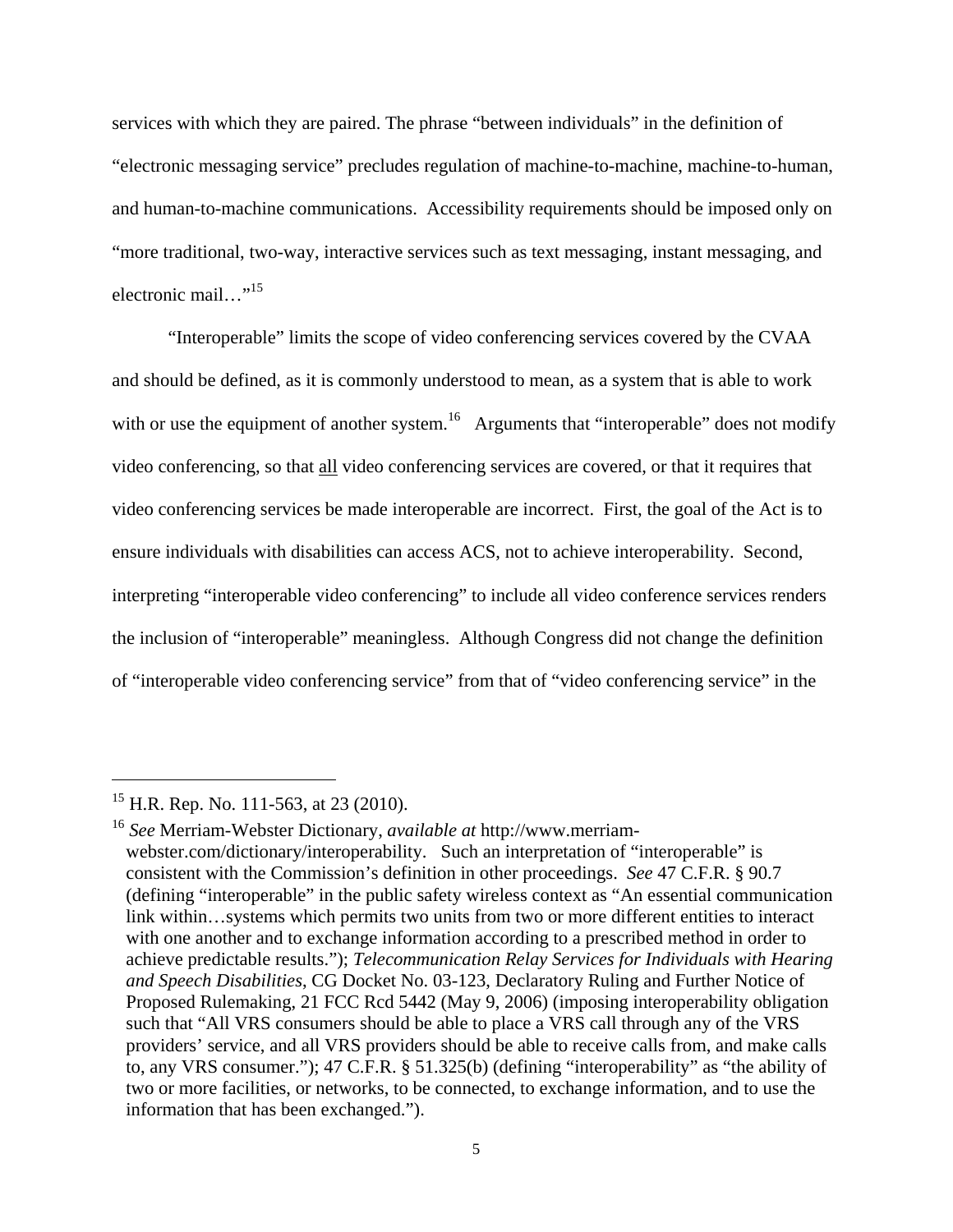draft legislation,<sup>17</sup> Congress cannot have intended "interoperable" to be a meaningless modifier. The Commission should define that term according to its plain meaning. Restraint from regulation of video conferencing services that are not currently interoperable also will ensure these technologies have the flexibility to continue developing.

### **II. Waivers Should Be Liberally Granted for Products Designed Primarily For Purposes Other Than ACS**

As discussed above, the Commission should waive regulations adopted in this proceeding for products and services designed primarily for purposes other than accessing advanced communications.18 Waivers for services or equipment designed for purposes other than using ACS should be based on the primary purpose for which the device was designed, not on whether the ACS features are separable from those functions, and not on the purpose for which a particular user employs the device. This test is dictated by Section 716(h)(1), which states that the Commission may waive the requirements for a class of services or equipment that "is designed for multiple purposes but is designed primarily for purposes other than using [ACS]."<sup>19</sup> A consumer may use the product for a purpose or feature other than what it was designed for, and that feature may be separable from the primary purpose for which the product was designed, but those are not the guidelines established by Congress. Congress directs the Commission to look at the manufacturer's or provider's design.

This test does not interfere with the goal of ensuring individuals with disabilities can use advanced communications because consumers generally do not use products not designed for

1

<sup>17</sup> *See* NPRM, at ¶ 45.

<sup>18</sup> *See* 47 U.S.C. § 617(h).

<sup>19</sup> *Id.* (emphasis added).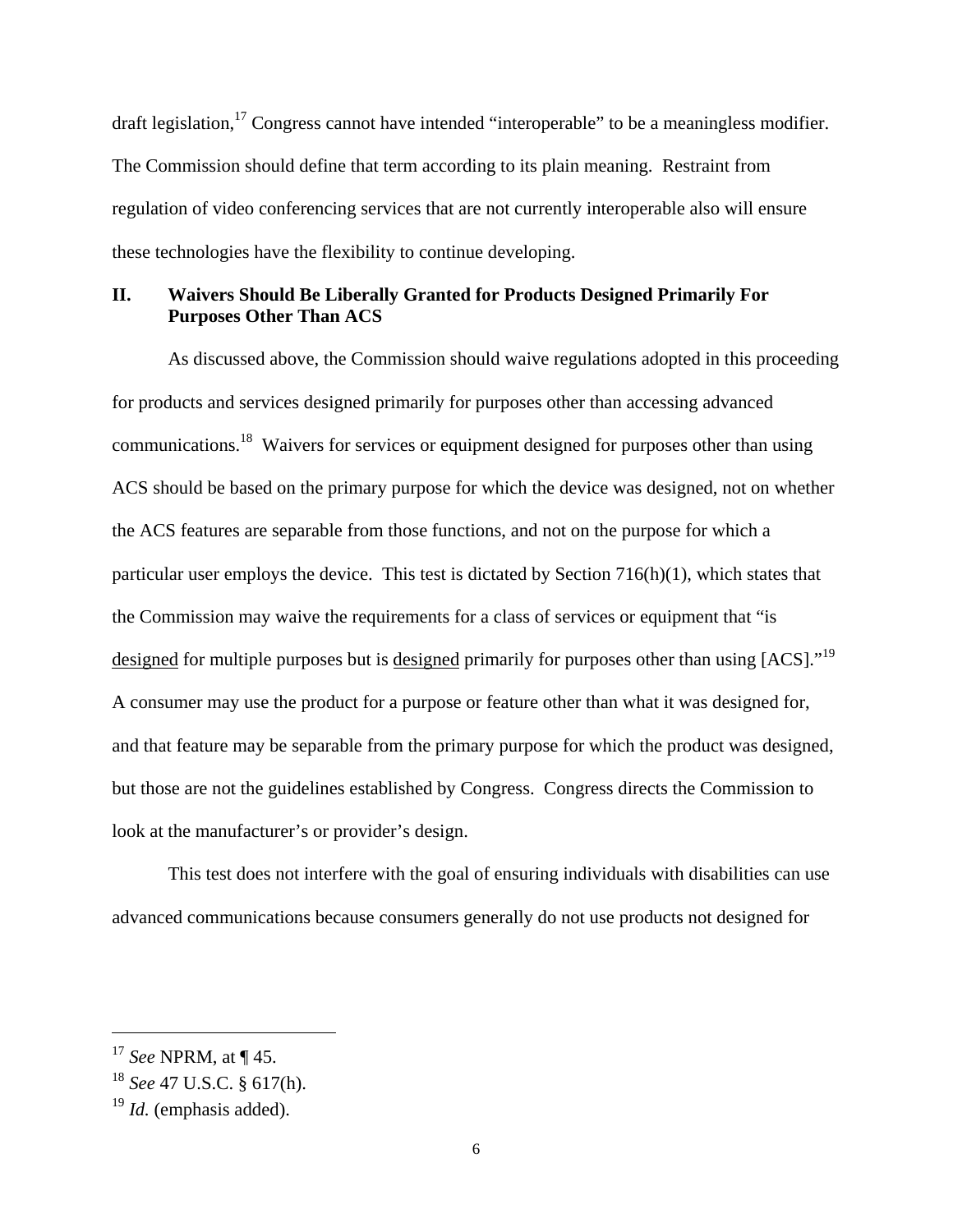ACS, such as gaming products, primarily as a mode of communications.<sup>20</sup> Where the ACS features and uses of a device are secondary to its primary purpose, a waiver for the class is appropriate. Class-based waivers in that instance are a judicious use of the Commission's resources and provide clarity about which products are subject to the regulation. These waivers should be able to be filed confidentially and should not have a time limit. As long as ACS continues to be an ancillary function of the product – and the manufacturer or service provider is not designing or marketing the product based on its ACS features – the waiver should remain.

### **III. Accessibility Standards Should Balance Demands on Manufacturers and Providers With Making Products and Services Available to Individuals with Disabilities**

Accessibility standards must ensure that consumers with disabilities can use advanced communications, while providing flexibility to manufacturers and service providers in developing communications technologies. Therefore, when a company makes a good faith reasonable effort to incorporate accessibility features in different products across multiple product lines, it complies with the Act, even if a particular offering is not accessible.<sup>21</sup>

The regulations should compel companies to provide consumers who have disabilities with meaningful choices; requiring that every product be accessible may actually decrease the number of products available to consumers and narrow the range of functions and price points available. To encourage innovation, the Commission should allow companies to retain the flexibility to develop new methods for meeting the needs of individuals with disabilities. At

 $20$  Although the Commission has declined to consider the availability of similar equipment and services, to the extent that comparable communications equipment and services exist on their own, separate from gaming equipment and services, it underscores the idea that the communications are not the primary reason consumers access these products.

<sup>&</sup>lt;sup>21</sup> The same principle should apply to a product that has multiple modes for advanced communications, for example IM. The FCC should not require that each mode within that product be made accessible, as long as the product as a whole is accessible to users with disabilities.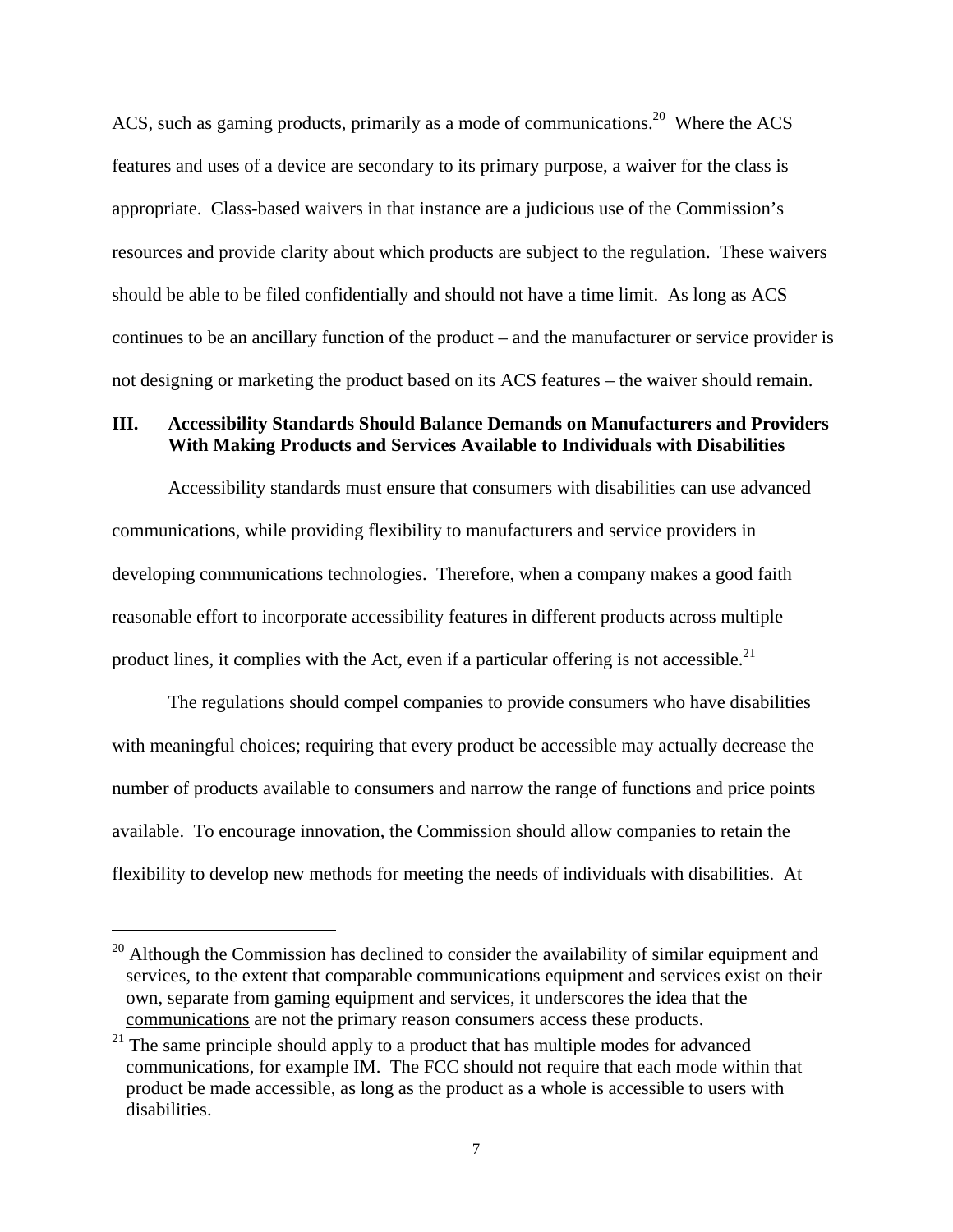most, the Commission should examine accessibility features to create safe harbors or other guideposts that companies may use in compliance efforts.

For devices in which accessibility is not achievable but compatibility with assistive technologies is required, accessibility programming interfaces ("APIs") are critical in enabling interoperability between the two. Because the United States Access Board has expertise in compatibility, the Commission should defer to the Access Board's determination of "compatibility" under Section 508 of the Rehabilitation Act.<sup>22</sup> This will create consistency between the CVAA and Section 508, and make the best use of the Access Board's expertise.

### **IV. Enforcement Provisions Should Clarify Each Entity's Obligations and Allow Adequate Time for Them To Meet Those Obligations**

The Commission should give industry time to incorporate the requirements under these provisions. Specifically, the Commission should allow a two-year phase-in period for products and services designed after the rules go into effect, adjusting as may be necessary for different product cycles. The Commission should not hold products and services designed before the rules go into effect liable for non-compliance, and also should exempt beta software and products.

It is important that each industry participant knows its obligations for products and services subject to the rules the Commission adopts in the instant proceeding. The VON Coalition suggests that a manufacturer of a device should be responsible for third party software it provides to users, but that application developers should be responsible for software applications made directly available to customers via retail. In other words, an application developer that sells its application through an "app store" is culpable if that application is inaccessible, not the manufacturer of the end-user's device or the manufacturer of the "app

<sup>22</sup> *See* http://www.access-board.gov/508.htm.